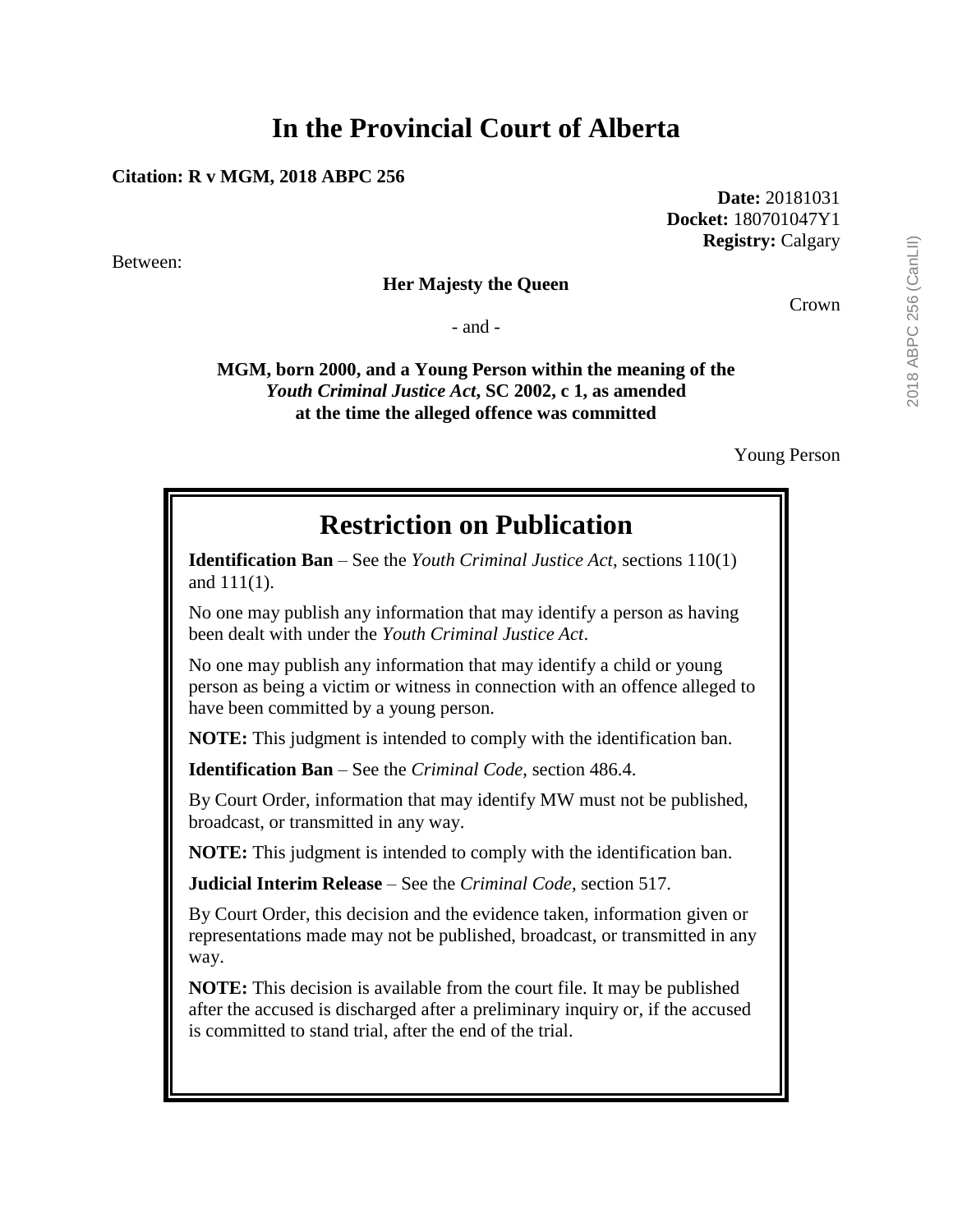## **Reasons for Decision of the Honourable Judge Steven E. Lipton**

## **INTRODUCTION**

[1] The accused young person, MGM, (hereinafter, the "Young Person" or "MGM") stands charged that on or about the  $20<sup>th</sup>$  day of June, 2017, at or near Calgary, did unlawfully commit a sexual assault upon MW, (hereinafter, the "Complainant") contrary to section 271 of the *Criminal Code of Canada*, RSC 1981, c C-46, as amended, (hereinafter, the "*Criminal Code*").

[2] On November 15<sup>th</sup>, 2017, the Young Person was given a global sentence of eight months secure custody followed by four months of community supervision for one count of sexual assault contrary to section 271 of the *Criminal Code*, and for two counts of breach of recognizance pursuant to section 145(3) of the *Criminal Code*. The victim with respect to this matter was not the Complainant. MGM's release-from-custody date for these offences would have been on July 15<sup>th</sup>, 2018, and his warrant expiry date for these offences would have been on November  $14<sup>th</sup>$ , 2018.

[3] While MGM was still serving the custodial portion of this sentence, the Calgary Police Service, (hereinafter, the "CPS") began an investigation concerning allegations of a second sexual assault allegedly committed by MGM against the Complainant. Ultimately, the CPS laid the current charge, and a warrant was sought and issued for the arrest of MGM in June of 2018.

[4] As a result of the current charge, the Young Person was not released from custody on July  $15<sup>th</sup>$ , 2018, with respect to his prior sentence.

[5] On June 18th, 2018, D'Souza J issued an order pursuant to section 486.4 of the *Criminal Code* prohibiting the publication, broadcast or transmission of any information that may identify the Complainant.

[6] When the Young Person appeared before me on July  $25<sup>th</sup>$ , 2018, his counsel advised that she would be seeking two orders from the court prior to MGM's judicial interim release hearing.

[7] The first order sought was for a publication ban on the Young Person's judicial interim release hearing pursuant to section 517 of the *Criminal Code*.

[8] The second order sought was for the exclusion of the public and non-accredited media from the Young Person's judicial interim release hearing:

- (a) pursuant to section 486(1) of the *Criminal Code*, and pursuant to section 132 of the *Youth Criminal Justice Act*, SC 2002, c 1, as amended, (hereinafter, the "*YCJA*");
- (b) alternatively, if the Young Person's applications pursuant to sections 132 of the *YCJA* and 486(1) of the *Criminal Code* are denied, then pursuant to breaches of MGM's sections 7, 11(d) and 11(e) rights set forth in the *Canadian Charter of Rights and Freedoms*, Part I of the Constitution Act, 1982, being Schedule B to the Canada Act 1982 (U.K.), 1982, c 11 (hereinafter, the "*Charter*"), with the appropriate relief being the exclusion of the public and non-accredited media pursuant to section 24(1) of the *Charter*.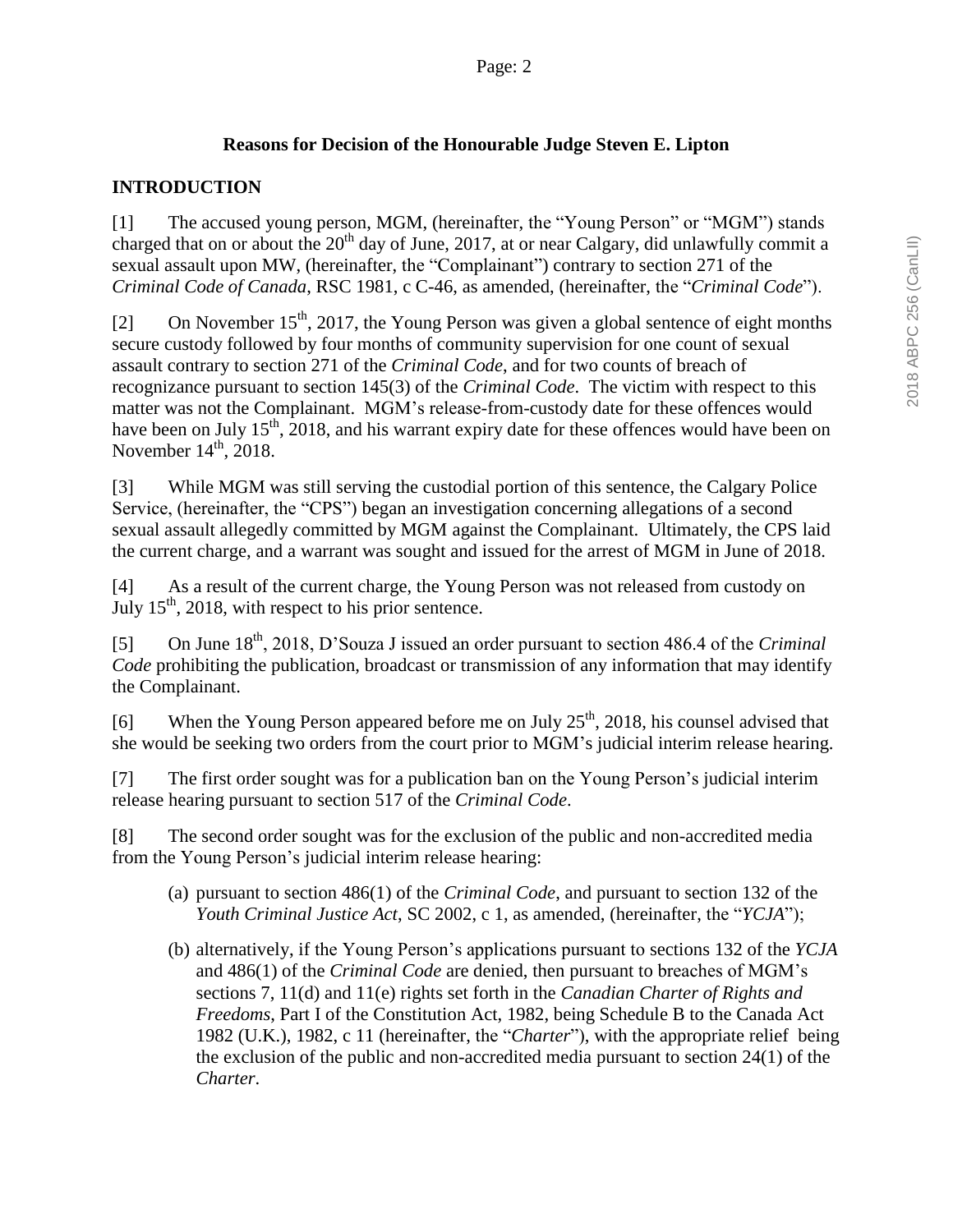[9] I requested that the applications and supporting documentation be sent to me no later than August  $17<sup>th</sup>$ , 2018.

[10] MGM remained in custody when he appeared before me on August  $30<sup>th</sup>$ , 2018, for his judicial interim release hearing.

[11] Crown counsel did not take any position at the judicial interim release hearing with respect to the Young Person's applications pursuant to section 132 of the *YCJA*, section 486(1) of the *Criminal Code*, and the *Charter*.

[12] In MGM's affidavit and *Charter* Notice in support of his applications, the Young Person asserted that his request to exclude all but accredited members of the media from his judicial interim release hearing was premised on the basis that his right to a fair trial would be denied due to intimidation of witnesses, tainting of their evidence, and release of personal information about him. In particular, the Young Person alleged the following:

- (a) His mother told him that individuals in court on his November  $15<sup>th</sup>$ , 2017, sentencing date shouted things at his sister;
- (b) His mother told him that she had received hate mail about him, but the source of the hate mail is unknown. She advised him that this mail apparently consisted of court documents which related to MGM's sexual assault conviction for which he received the aforementioned global custodial sentence, as well as contained insults directed at MGM and his family;
- (c) It is unknown whether the hate mail has been in breach of the court-ordered publication ban;
- (d) He was advised by his mother that she received an envelope which contained a letter referring to a Facebook site which he believed refers to him. The letter stated that the community was being kept informed about "the animal" which MGM believed was a reference to him. MGM was told by his lawyer that she is concerned this information may be a breach of the publication ban and ought to be investigated;
- (e) He was advised by his mother their family was denied membership in the community association by an individual who was in communication with the Complainant online;
- (f) He was advised by his counsel that she observed the Sheriff, who escorted the Young Person to and from the basement holding cells, sitting by the Complainant's parents in court prior to his matter being called. MGM believed personal information about him was being shared publicly;
- (g) From disclosure documentation, MGM noted that the father of the Complainant had been trying to get what he believed was private information about him from the CPS. The disclosure indicated that the request of the Complainant's father was denied by the CPS;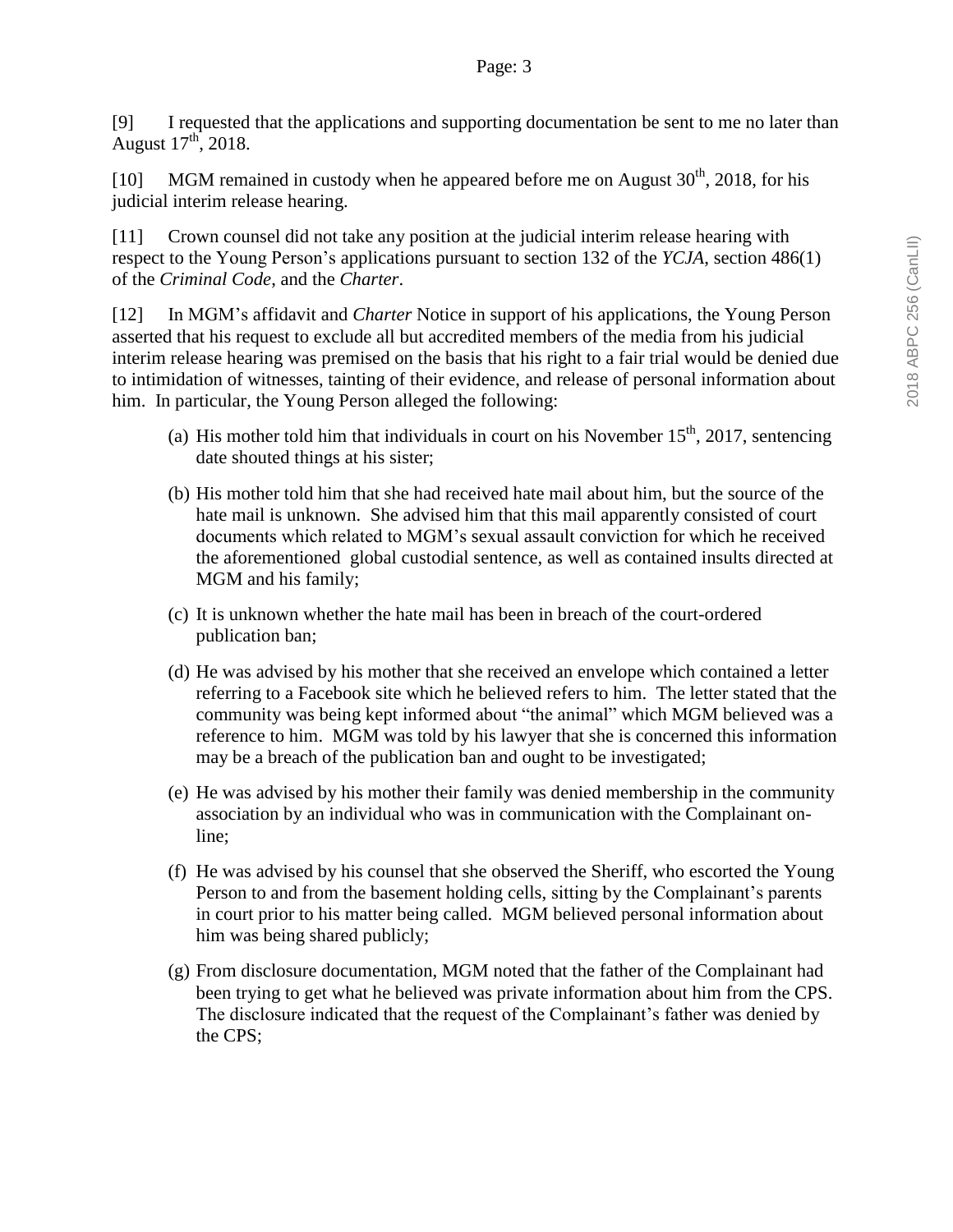- (h) From disclosure documentation, MGM noted that the Complainant's father told the parents of a witness that he has friends with the CPS who are keeping him advised of this matter causing this witness' mother to have concerns;
- (i) MGM believed that the Complainant's father told the parents of a witness that the father was in court and yelled out that the Young Person was "a rapist";
- (j) MGM, his mother, and the Young Person's counsel would not be able to be as forthcoming in the Young Person's own defence at the judicial interim release hearing because any information that came out would be shared with the public, especially by the Complainant's parents who would be in attendance; and,
- (k) Any volunteer mentors supporting him could be subject to backlash if personal information about him was disclosed to the public.

[13] I granted the publication ban pursuant to section 517 of the *Criminal Code*. Counsel for the Young Person did not ask me to broaden the scope of section 517 to address MGM's concerns.

[14] I denied, however, the Young Person's applications for orders to exclude the public and non-accredited media from his judicial interim release hearing.

[15] Both counsel and the Young Person were advised that written reasons would follow.

[16] Following my decision and after consultation with his counsel, the Young Person decided to proceed with his judicial interim release hearing notwithstanding that his applications for exclusion of the public and non-accredited media were denied.

[17] MGM was denied his release from custody pursuant to section 29 of the *YCJA*, but was ultimately released to a responsible person pursuant to section 31 of the *YCJA***.**

[18] These are my reasons for denying the Young Person's applications for orders to exclude the public and non-accredited media.

## **ANALYSIS AND THE LAW**

[19] Both sections 132 of the *YCJA* and 486(1) of the *Criminal Code* are statutory exceptions to what is often referred to as the "open court principle".

[20] The standard by which applications to exclude the public from court are determined is referred to as the *Dagenais/Mentuck* test. This test was first formulated in *Dagenais v Canadian Broadcasting Corp.*, [1994] 3 SCR 835, and later modified in *R v Mentuck*, [2001] 3 SCR 442.

[21] Although section 486(1) of the *Criminal Code* is not excluded for consideration by reason of the application of section 132 of the *YCJA*, it is my opinion that the appropriate statutory section pursuant to which an exclusionary order could have been sought in this instance is section 132 of the *YCJA* and not section 486(1) of the *Criminal Code*. There are two reasons for such a conclusion.

[22] Firstly, MGM was a "young person" within the meaning of the *YCJA* at the time of the alleged offence.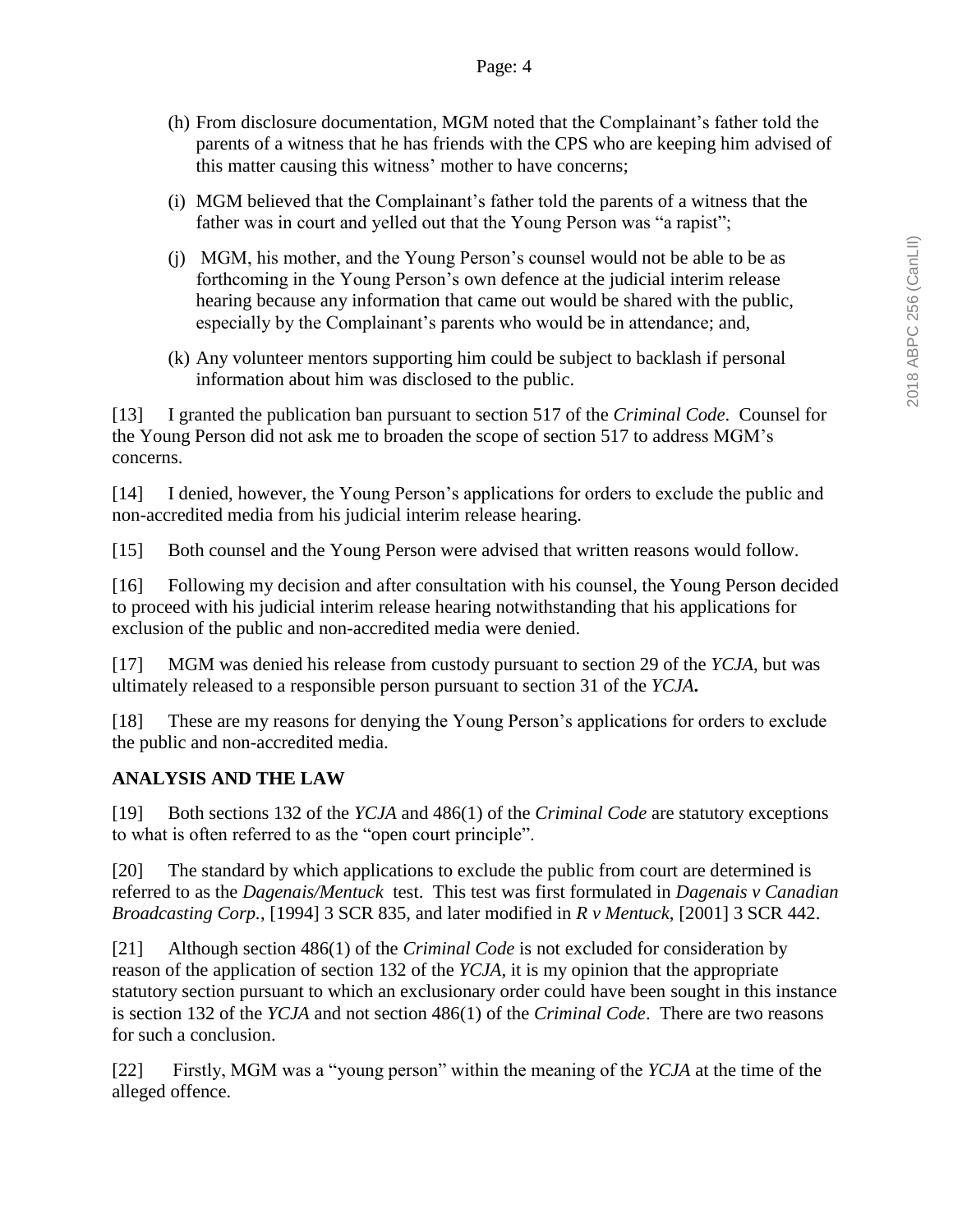[23] Secondly, while I note that similar principles apply under both section 486(1) of the *Criminal Code* and section 132 of the *YCJA*, section 3(1)(b)(iii) of the *YCJA* emphasizes that a young person's right to privacy must be protected. Section 132 of the *YCJA* would therefore appear to offer MGM more protection than that afforded by section 486(1) of the *Criminal Code*. Such a conclusion was reached by Gill J in *R v AYD*, 2011 ABQB 590. At paragraph 23, he stated:

" ... Accordingly, the *Dagenais/Mentuck* test must be considered in the unique context of youth criminal justice, taking into account the protections afforded to young persons."

[24] MGM's applications appeared to be pursuant to both sections  $132(1)(a)(i)$  and  $132(1)(b)$ of the *YCJA*.

[25] I was not provided with, nor was I able to find, any decisions dealing with public access bans being considered within the context of a youth proceeding due to concerns by a young person that witness evidence might be tainted by the presence of supporters of a complainant.

[26] The decision most relevant to the facts of this case with respect to restricting access by the public is *R v R(J)*, 2010 ABQB 38 ("*R(J)*").

[27] In *R(J)*, Brooker J stated at paragraphs 11 and 12:

"I begin by noting that, in my opinion, section 132 of the *Youth Criminal Justice Act* does grant the judge statutory authority to grant an exclusion order in the form sought here. Such order is clearly discretionary ... There does not appear to be any specific guidance as to how one is to exercise that discretion. I think, therefore, by analogy, one should have regard to the principles set out by the Supreme Court of Canada in *Dagenais* and tweaked in the subsequent *Mentuck* case.

The *Dagenais/Mentuck* cases indicate that a ban can be ordered only where the judge is satisfied that such an order is necessary in order to prevent a serious risk to the proper administration of justice because reasonable alternative measures will not prevent the risk, and that the salutary effects of the publication ban outweigh the deleterious effects on the rights and interests of the parties and the public, including the effects on the right to free expression, the right of an accused to a fair and public trial, and the efficacy of the administration of justice."

[28] In *Canadian Broadcasting Corporation v. New Brunswick (Attorney General),* [1996] 3 SCR 480 ("*CBC*"), the Supreme Court set out the factors to be considered by a judge in the exercise of this discretion pursuant to section 486(1) of the *Criminal Code*. Of significant importance is that the Supreme Court stated that the same factors are also useful when a *Charter* application has been made. At paragraph 69, the Supreme Court stated:

"The same directives are equally useful in assisting the trial judge in exercising his or her discretion within the boundaries of the *Charter* when exercising the judicial discretion to order exclusion of the public under s. 486(1). Stated in the context of such an order, the trial judge should, therefore, be guided by the following:

(a) the judge must consider the available options and consider whether there are any other reasonable and effective alternatives available;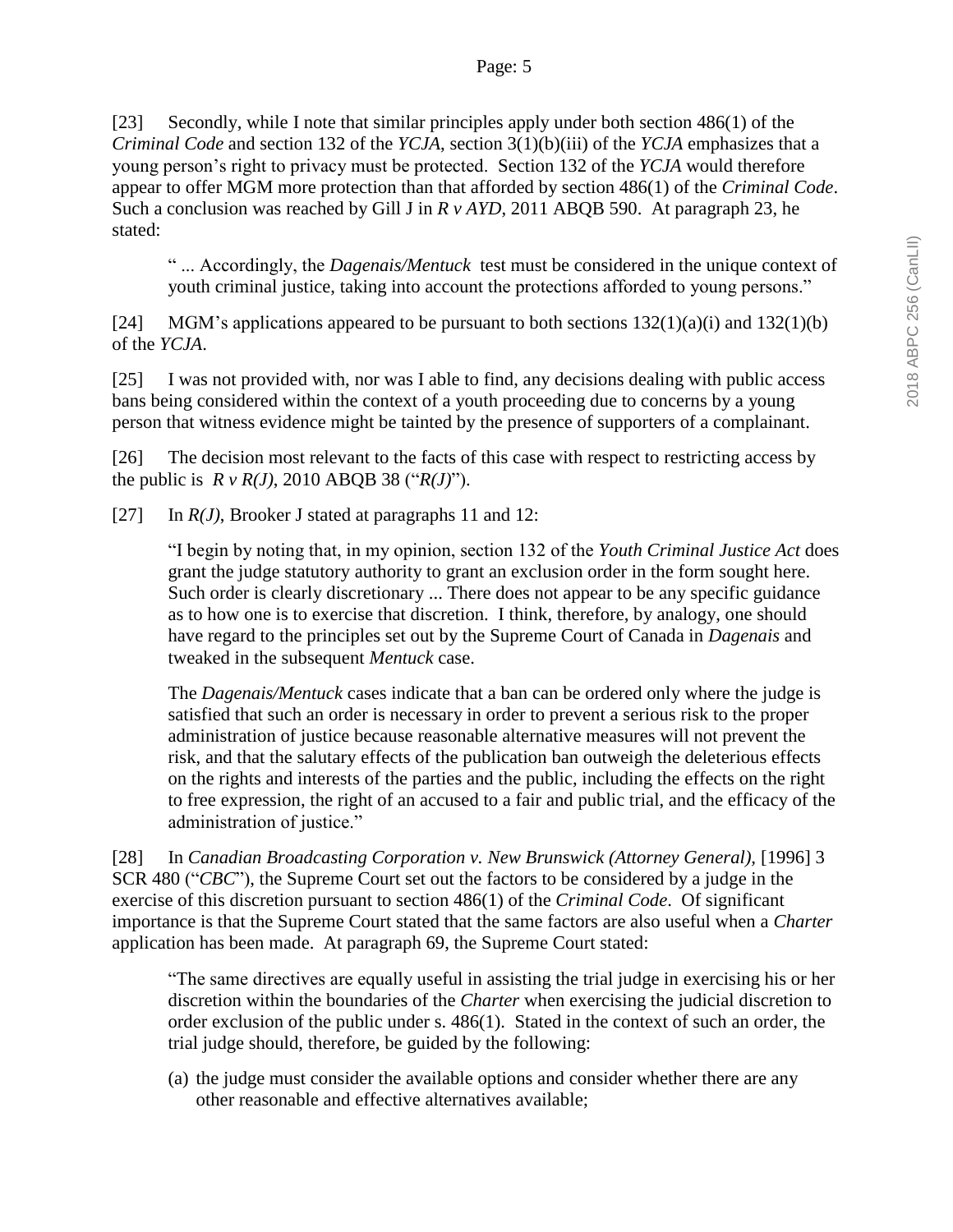- (b) the judge must consider whether the order is limited as much as possible; and
- (c) the judge must weigh the importance of the objectives of the particular order and its probable effects against the importance of openness and the particular expression that will be limited in order to ensure that the positive and negative effects of the order are proportionate."
- [29] At paragraph 71 of *CBC*, the Supreme Court stated:

"The burden of displacing the general rule of openness lies on the party making the application."

[30] At paragraph 72 of *CBC*, the Supreme Court stated:

"There must be a sufficient evidentiary basis from which the trial judge may assess the application and upon which he or she may exercise his or her discretion judicially."

[31] In *R(J)*, the exclusionary orders being sought were done on the basis of preventing a contamination of the jury pool, thus impacting the accused's right to a fair trial. Brooker J declined to order the exclusion of the media or public despite the prevalence of press releases, news items, internet sites, and blogs which had the accused's name and picture. Brooker J stated that an assertion of serious risk to the administration of justice due to the lack of reasonable mitigative alternatives must be "well-grounded in the evidence". Speculation about what might occur was insufficient.

[32] At paragraph 17 of *R(J)*, Brooker J concluded that the criminal justice system requires openness and transparency in order to create an atmosphere of "understanding, trust and respect". He held that the deleterious effects of a ban far outweighed any salutary benefits.

[33] In *R v Gieschen*, 2014 ABPC 273, Dunnigan J dismissed an application for a publication ban. He held that there must be a real and substantial risk of significant harm to an accused. Dunnigan J also stated that mere speculation is insufficient to grant the ban, as is embarrassment, inconvenience and upset.

[34] In *MEH v Russell Williams*, 2012 ONCA 35, the Ontario Court of Appeal also concluded that embarrassment and personal distress are insufficient grounds to deny openness to court proceedings.

[35] As can be gleaned from the aforementioned decisions, the effect of the *Dagenais/Mentuck* test is that an applicant must prove both necessity and proportionality. Speculative information or speculative evidence will not suffice. Reasonable alternative measures to a ban must be shown to likely be ineffective. Furthermore, the salutary effects of the requested ban must outweigh the deleterious effects on the rights and interests of the parties and public, as stated by Brooker J in *R(J)*.

[36] The Young Person's statutory applications were denied on the basis that he did not put forward sufficient evidence to demonstrate that a ban was necessary. In my opinion, MGM's concerns were mostly speculative in nature, despite limited evidence of the existence of a Facebook site and an anonymous letter received in the mail.

[37] MGM's speculative concerns included: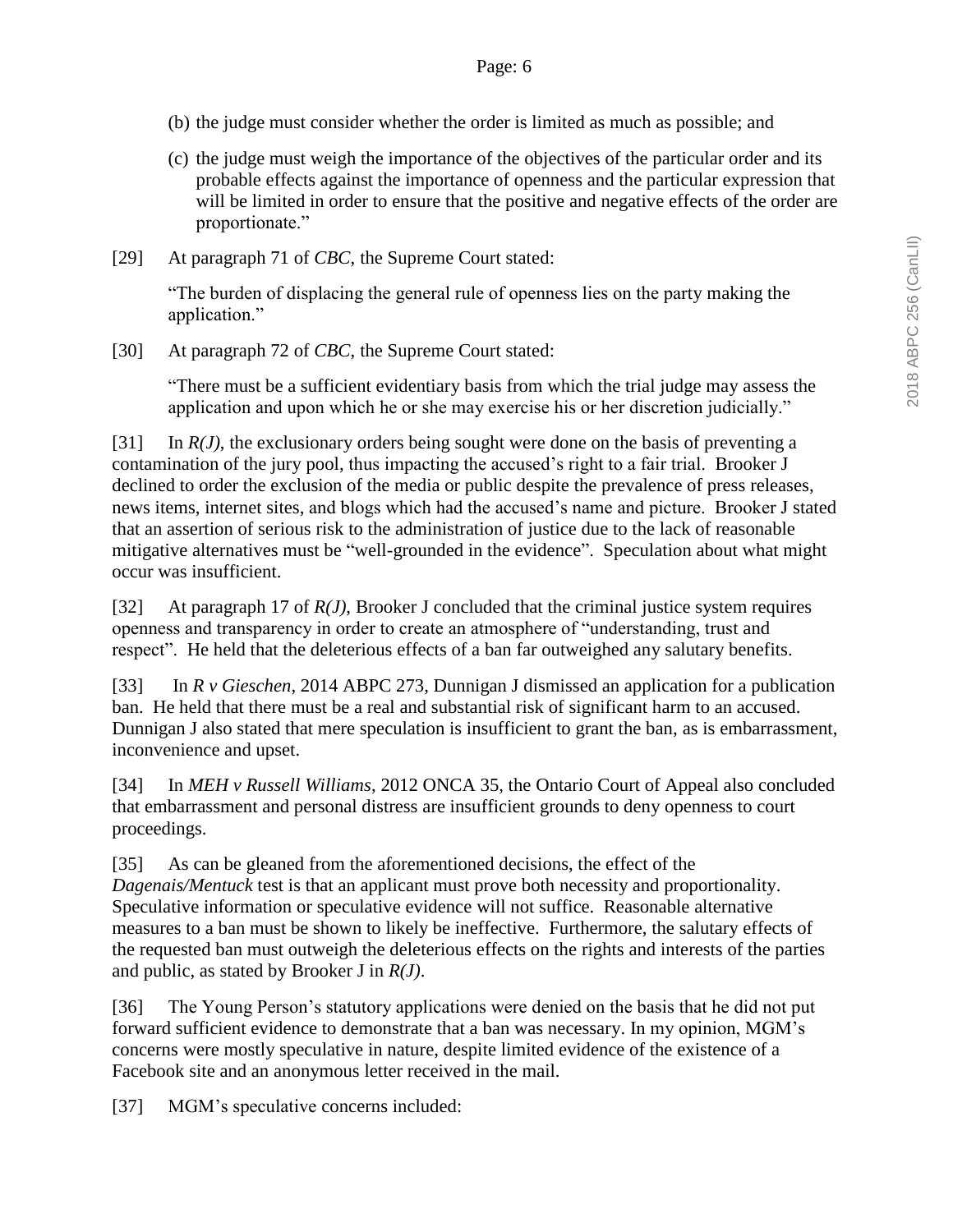- (a) the sharing of information on-line about him;
- (b) the ability of MGM's mother to fully disclose personal information about her family at a bail hearing;
- (c) witnesses' evidence relating to the current charge possibly being tainted;
- (d) a possible breach of publication bans concerning his prior global sentence because some court documents were received in the mail by MGM's mother;
- (e) a courtroom Sheriff sitting beside the Complainant's parents;
- (f) the Complainant's father contacting the CPS notwithstanding the fact that his requests for information were denied;
- (g) the Complainant having friends inside the CPS; and,
- (h) MGM's mentors potentially being subjected to backlash.

[38] Furthermore, some of the Young Person's concerns would not be alleviated by a ban, including those related to the Complainant father's anger and interest in this case, as well as the animosity of the neighborhood residents towards him and his family.

[39] MGM's concerns did not rise to the level where I could have concluded, as per section 132 of the *YCJA*, that the information presented would "be seriously injurious or seriously prejudicial to" MGM. MGM's concerns did not rise to the level where I could have concluded that it would be in the "proper administration of justice to exclude any or all members of the public".

[40] Given my conclusions on MGM's affidavit evidence and submissions, I did not find it necessary for me to consider whether there were other available alternatives to a ban which were reasonable and effective. I would also note that MGM did not put forward any evidence or submissions to show that reasonable alternatives to a ban would likely be ineffective. The Young Person requested the section 517 *Criminal Code* ban without modification.

[41] The sharing of information, provided it is not published in violation of any statutory or court-ordered ban, is an important component of the justice system.

[42] With respect to the Young Person's application pursuant to the *Charter*, it was premised on the assumption that his applications under sections 132 of the *YCJA* and 486(1) of the *Criminal Code* were denied.

[43] MGM submitted that the court's ability to have all the information it needed before deciding on his release would be tainted and/or limited if a ban wasn't ordered, thus denying his right to a fair trial and denying his right not to be denied reasonable bail without just cause. As such, MGM submitted that his sections 7, 11(d) and 11(e) *Charter* rights would be breached.

[44] The *Dagenais/Mentuck* test incorporates the right to a fair trial as protected by section 7 of the *Charter* and, on the facts of this case, balances this right against the section 2(b) *Charter* right of freedom of expression. The purpose of this test is to remind the court, in this case, that neither of these *Charter* rights is to take priority over the other. Rather, the right to a fair trial is